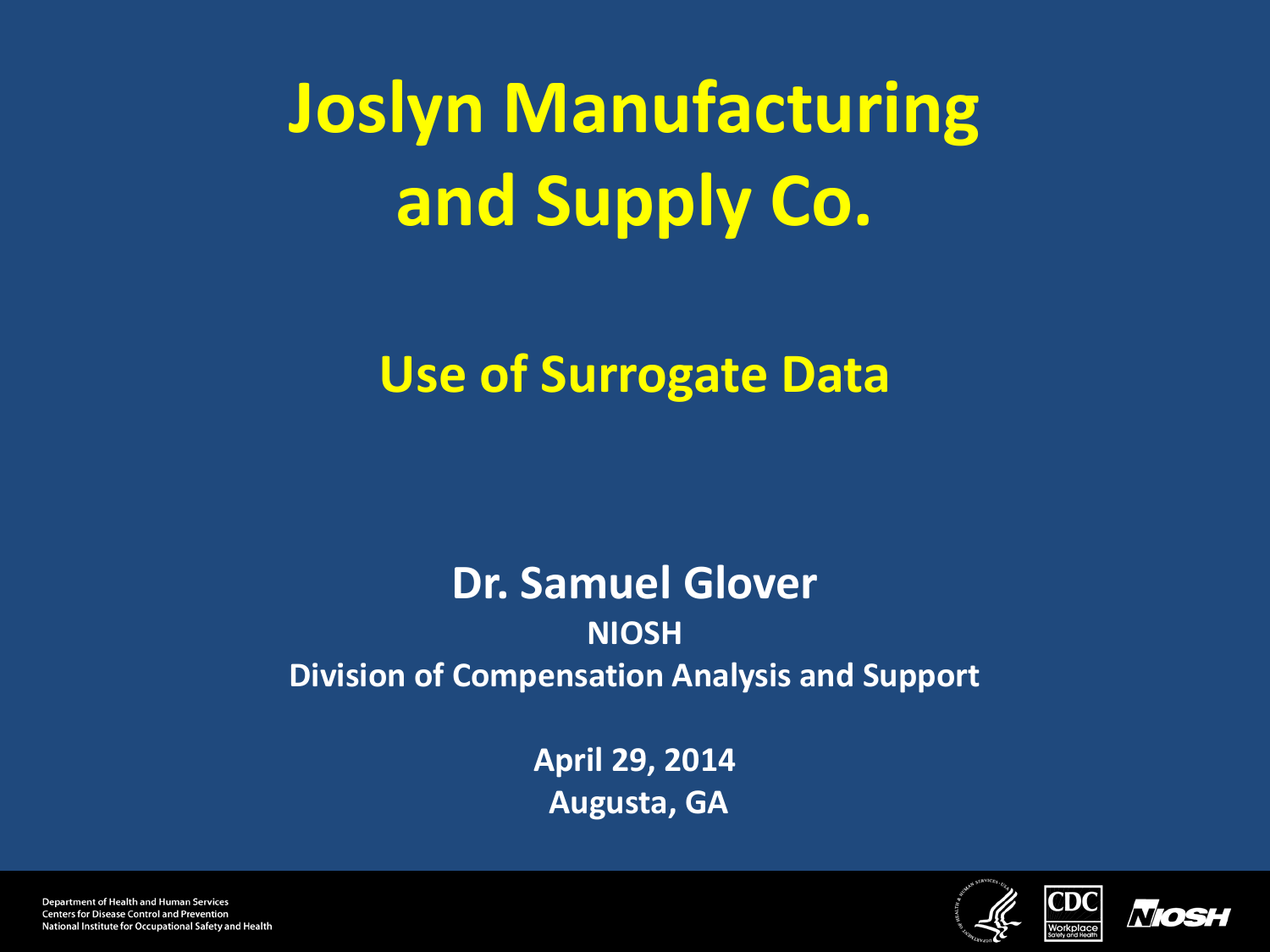#### **Introduction**

- **Joslyn is listed as an Atomic Weapons Employer for the Atomic Energy Commission (AEC) from March 1943 to 1952**
- **Latter Joslyn has been added to the Special Exposure Cohort for the period March 1943 through July 1948**
- **This discussion focuses on the justification of the use of TBD-6000 as surrogate data for the deterimination of intakes of uranium during the period August 1948 through December 1952**



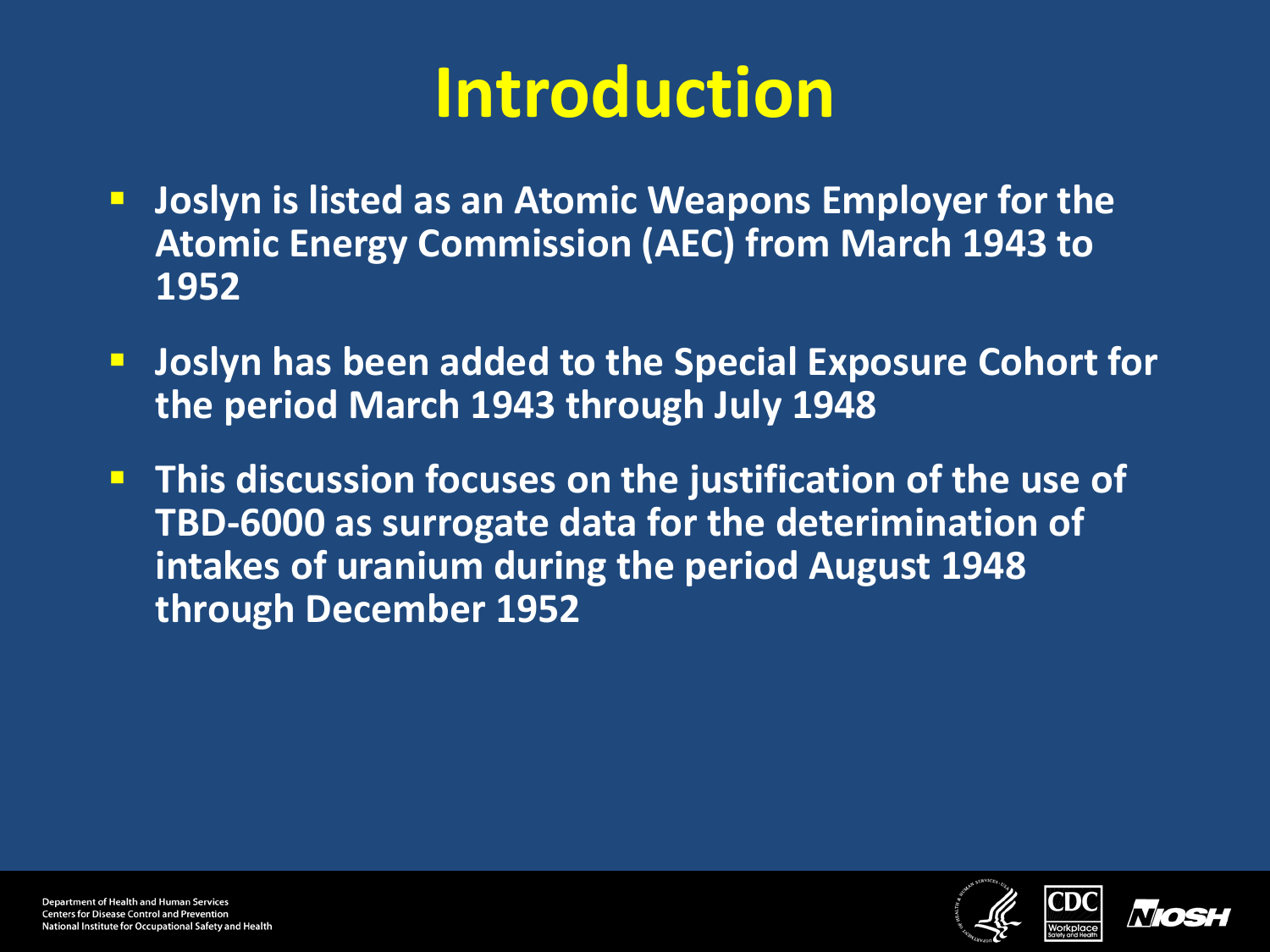### **Hierarchy of Data**

- **No individual monitoring data was collected at Joslyn for uranium**
- **Air monitoring data collected on a limited set of machining operations in 1951 by the Atomic Energy Commission's (AEC) Health and Safety Laboratory (HASL)**
- **A second, very comprehensive data set was collected by HASL in 1952 that provided an in depth measurement and exposure assessment of intakes for a large of occupations at Joslyn**
	- **Time Weighted Average (TWA) values were developed as part of the HASL report**



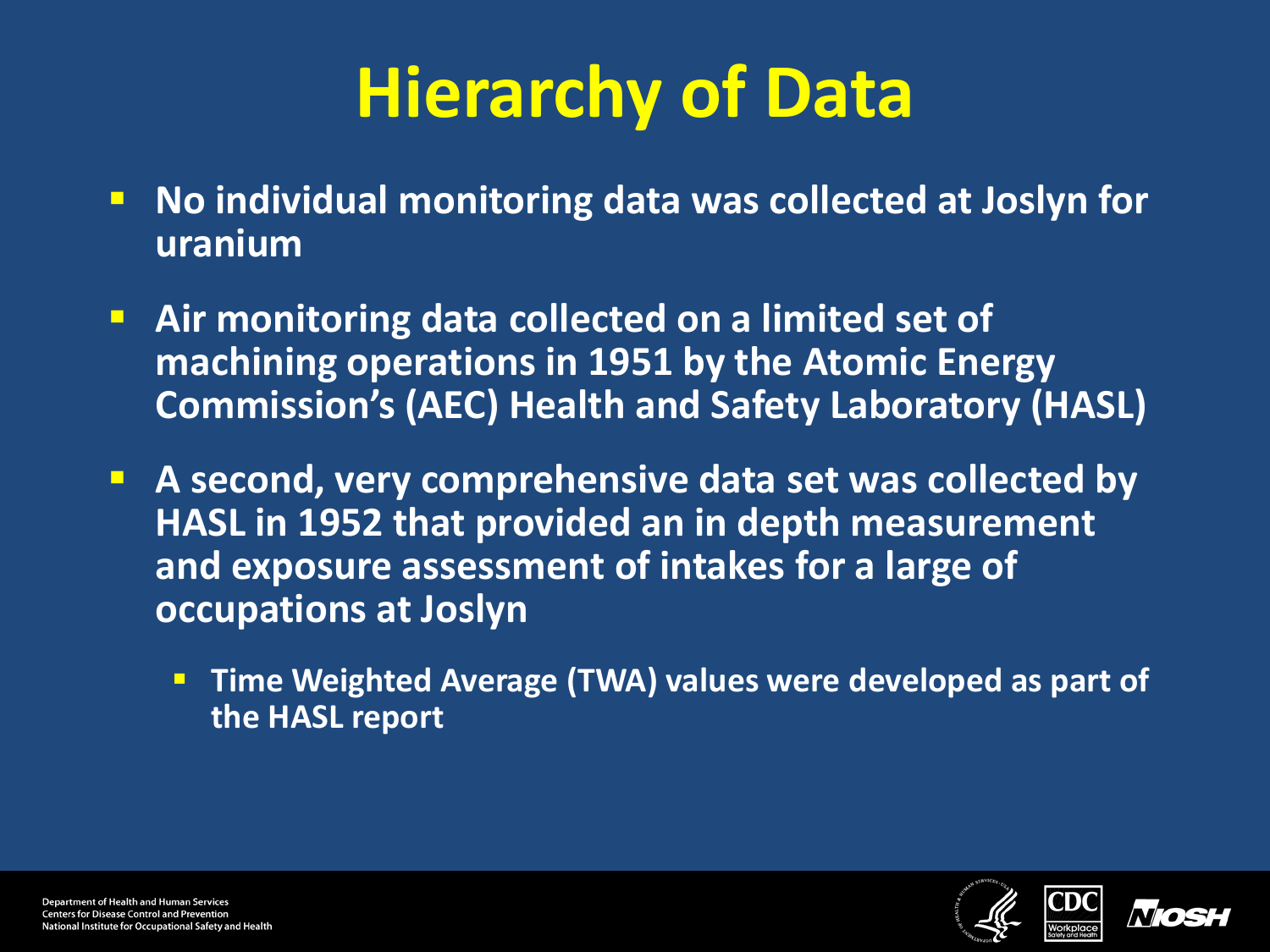#### **Hierarchy of Data - continued**

- **NIOSH determined that the data from the 1951 and 1952 measurements meet the analytical and methodological requirements for dose reconstruction**
- **NIOSH** used these data collected at the facility and **compared it to the well reviewed TBD-6000 rolling and machining operator categories and found that the TBD-6000 data provided a claimant favorable but realistic approach to dose reconstruction of internal dose at Joslyn**



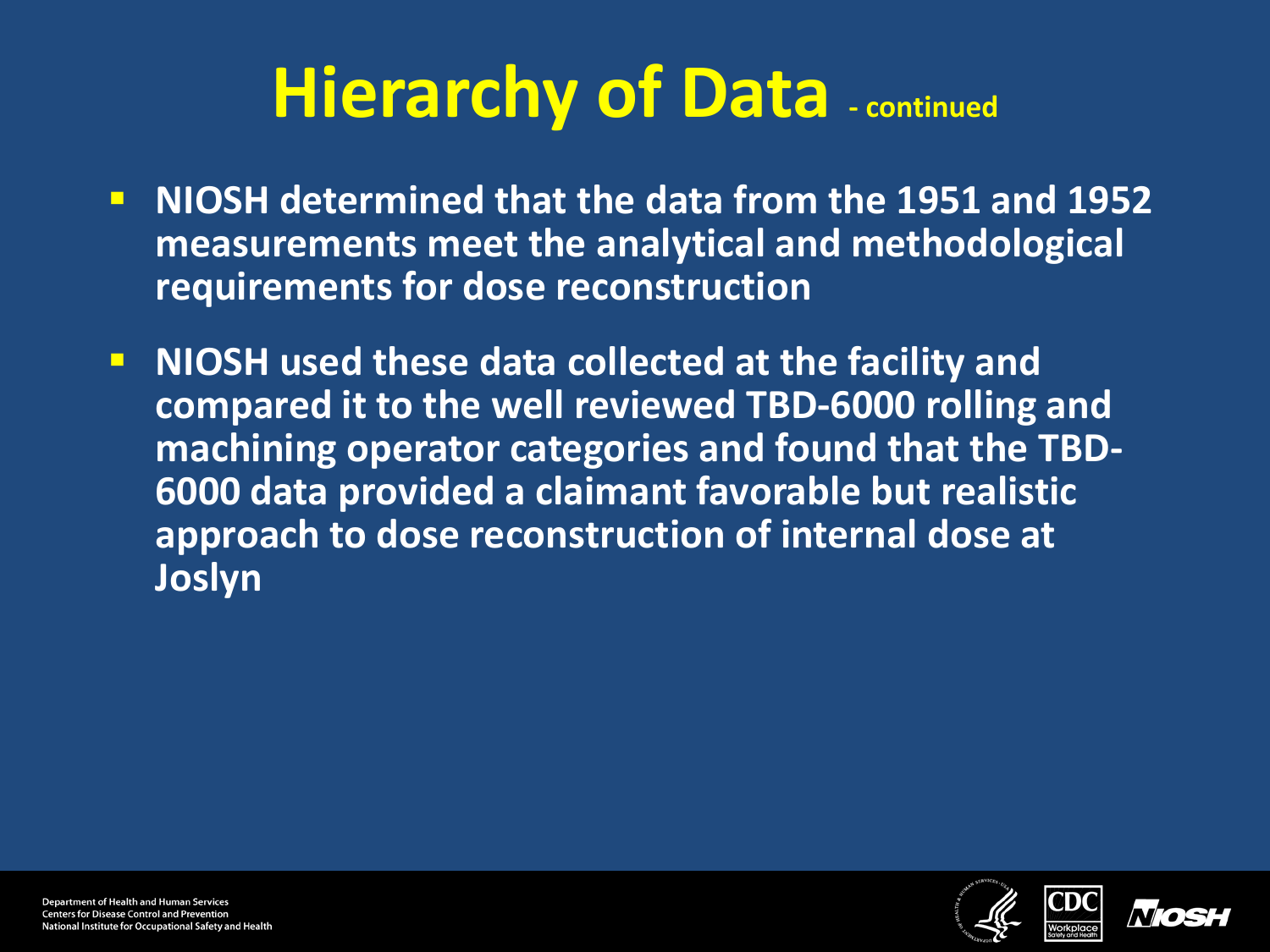#### **Exclusivity Constraints**

- **While HASL collected data in 1951 and particularly 1952, NIOSH has utilized TBD-6000 to better describe the full range of conditions and assumptions that may have been observed beyond the single TWA study in 1952 for the period beginning August 1948.**
- **TBD-6000\* provides a peer reviewed surrogate data set of thousands of measurements conducted by HASL at numerous facilities beginning in 1948**

**\*Harris, WB and I Kingsley. 1959. "The Industrial Hygiene of Uranium Fabrication." A.M.A. Archives of Industrial Health, Vol 19, May 1959. pp 76-101.**

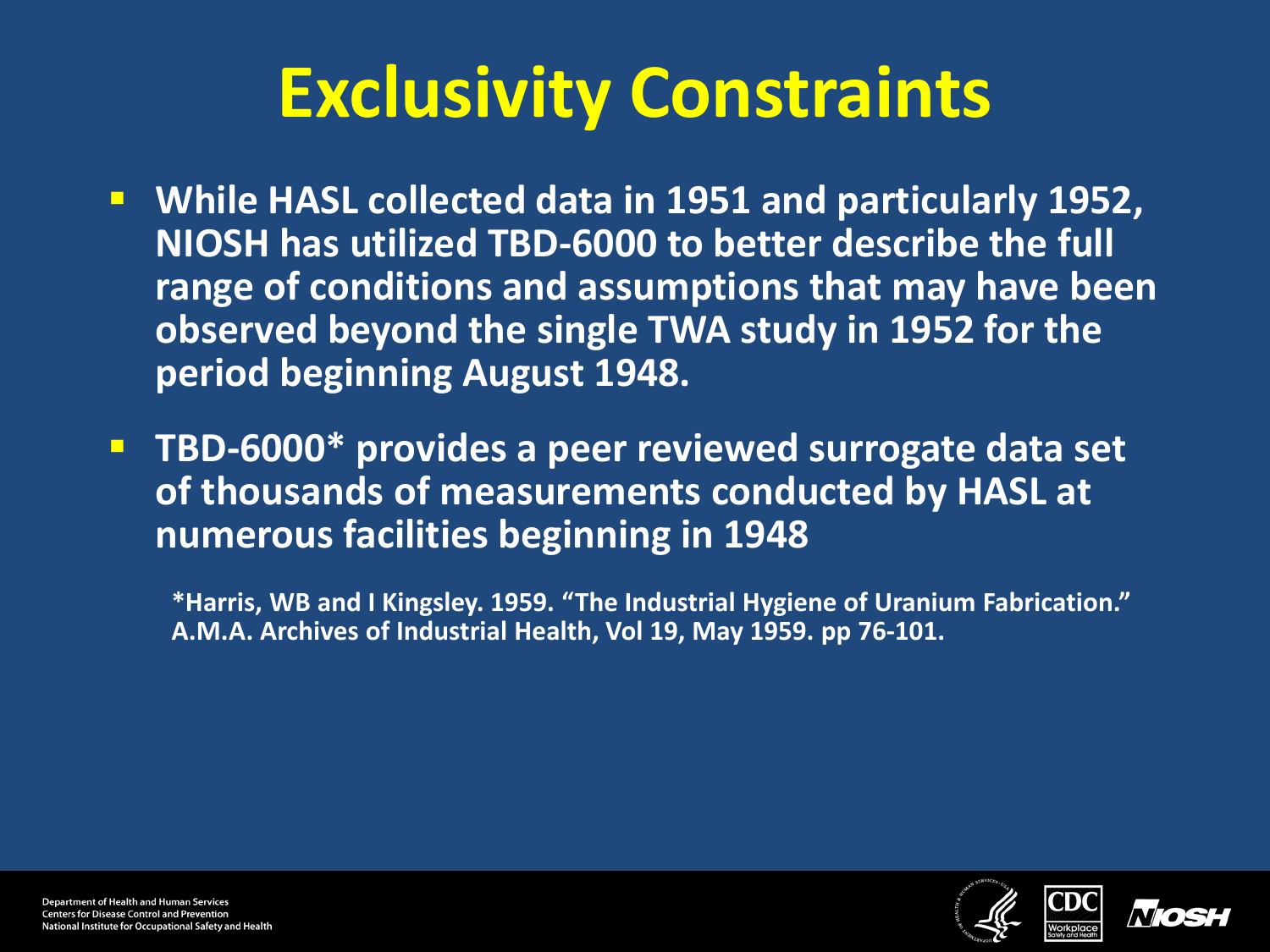#### **Exclusivity Constraints - continued**

- **Comparison of the rolling operator category shows that use of the TBD-6000 data is clearly claimaint favorable for all but one rolling operation, the 9" finishing mill**
- **The full distribution of the rolling operator (GM=1,606 pCi/m3, gsd=5) provides complete coverage of all data measured at Joslyn**
- **Furthermore, changes in operations beginning with August 1948 substantially limited the use of the 9" finishing mill**
	- **Supported by documentation and testimony by a worker who worked in the rolling mill beginning in 1948**



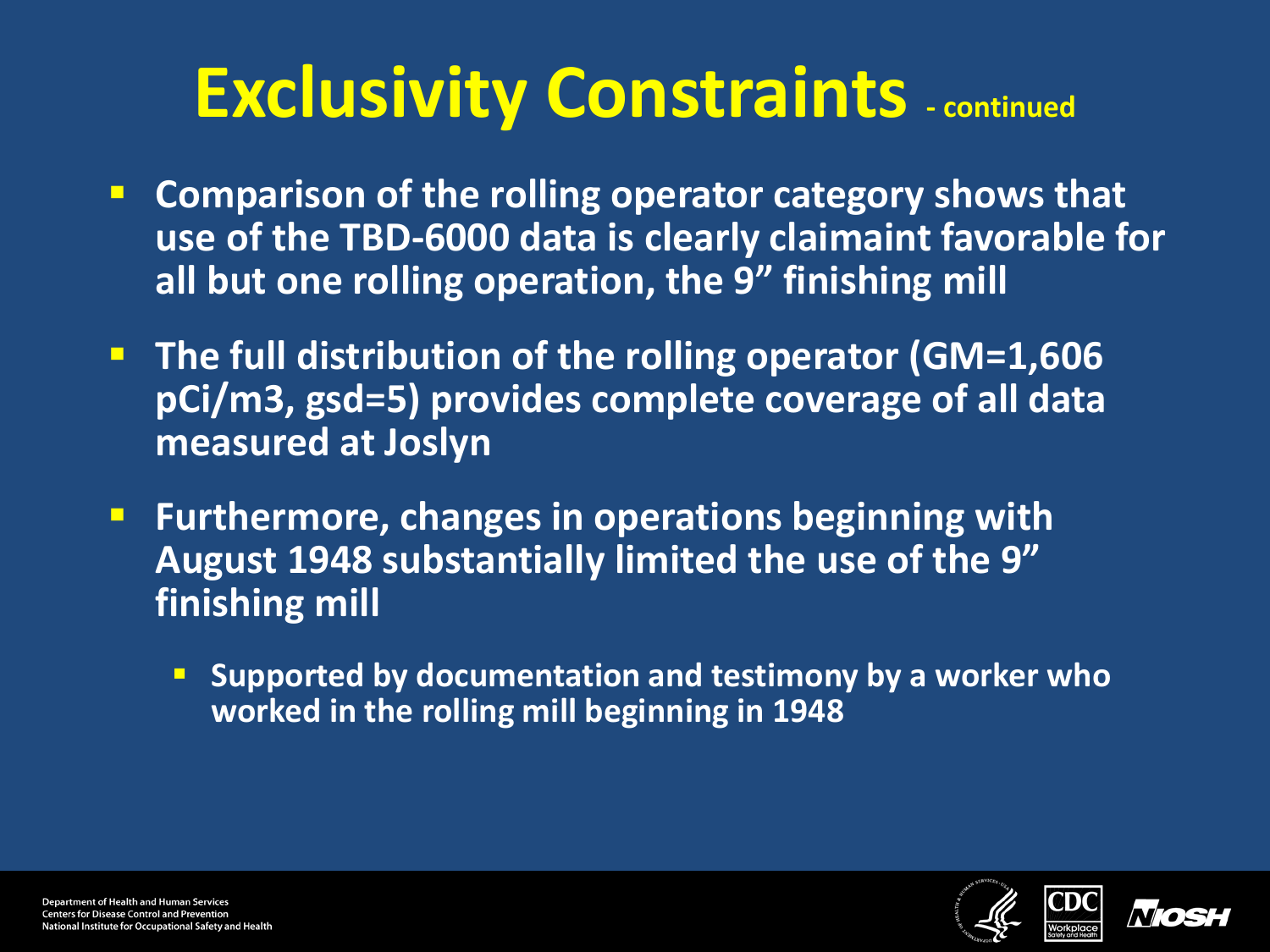#### **Site or Process Similarities**

- **TBD-6000 provides a comparison of data across a number of facilities that conducted exactly the same rolling and machining operations that Joslyn performed**
- **Review of the site data from 1951 and 1952 show that the sites data compare well to the data in TBD-6000 and that the use of the full distribution of data in TBD-6000 provides a realistic exposure assessment for operations at Joslyn back to August 1, 1948**



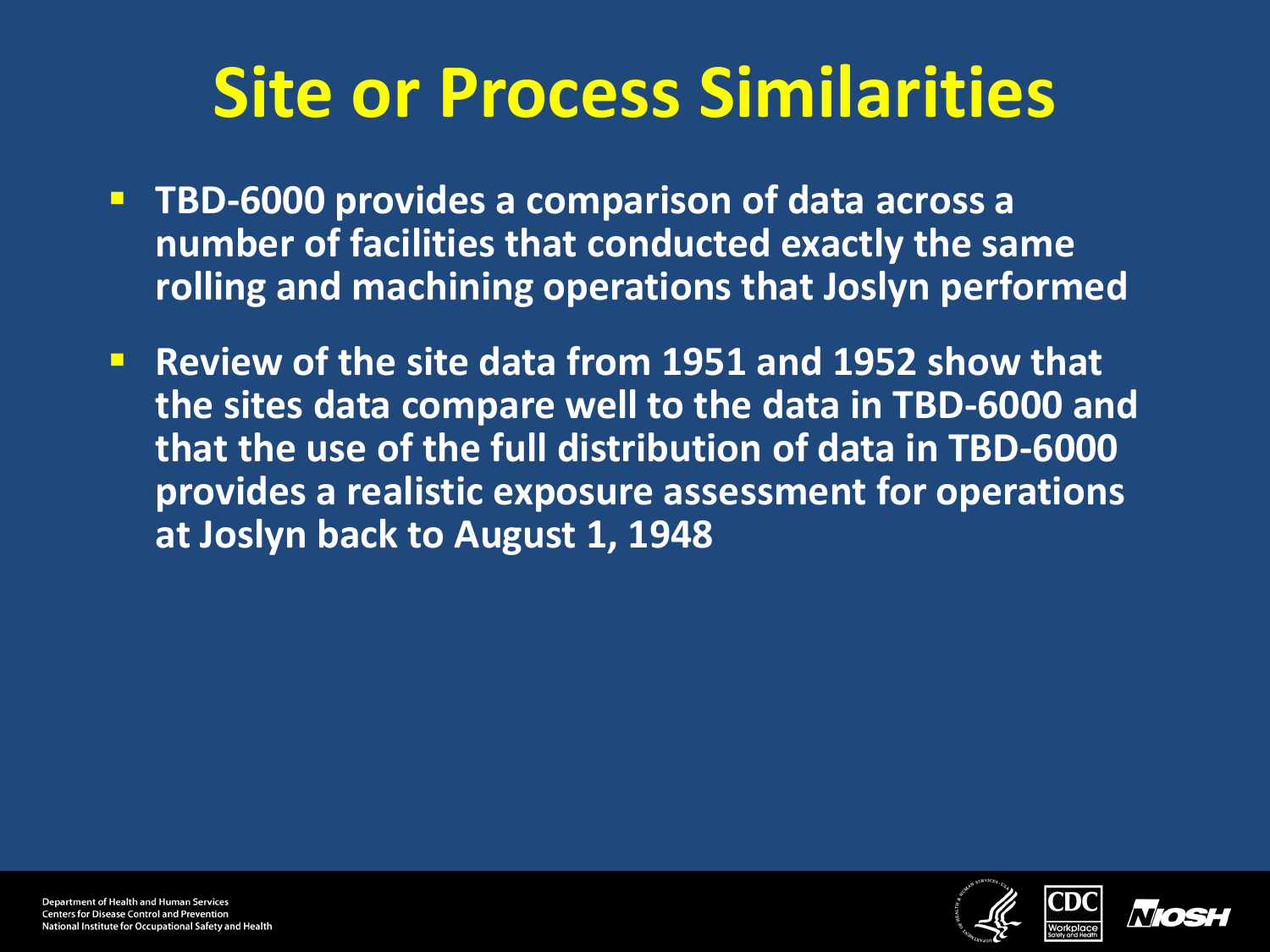#### **Site or Process Similarities - continued**

- **No operation changes in the equipment or ventillation are known to have occurred after August 1948**
- **NIOSH concluded the data obtained by HASL in 1951 and 1952 could be represented by the exposure conditions in TBD-6000 as early as August 1, 1948 based on (in part):**
	- **Beginning with August 1948, Joslyn was operated with AEC oversight which provided increased certainty that the air monitoring data from other facilities is appropriate**
	- **Operations reduced and became better defined and specific**
	- **Operation specifics, documentation, and worker testimony provides evidence that the operations are similar in nature and scope to those described by the TBD-6000 data set**



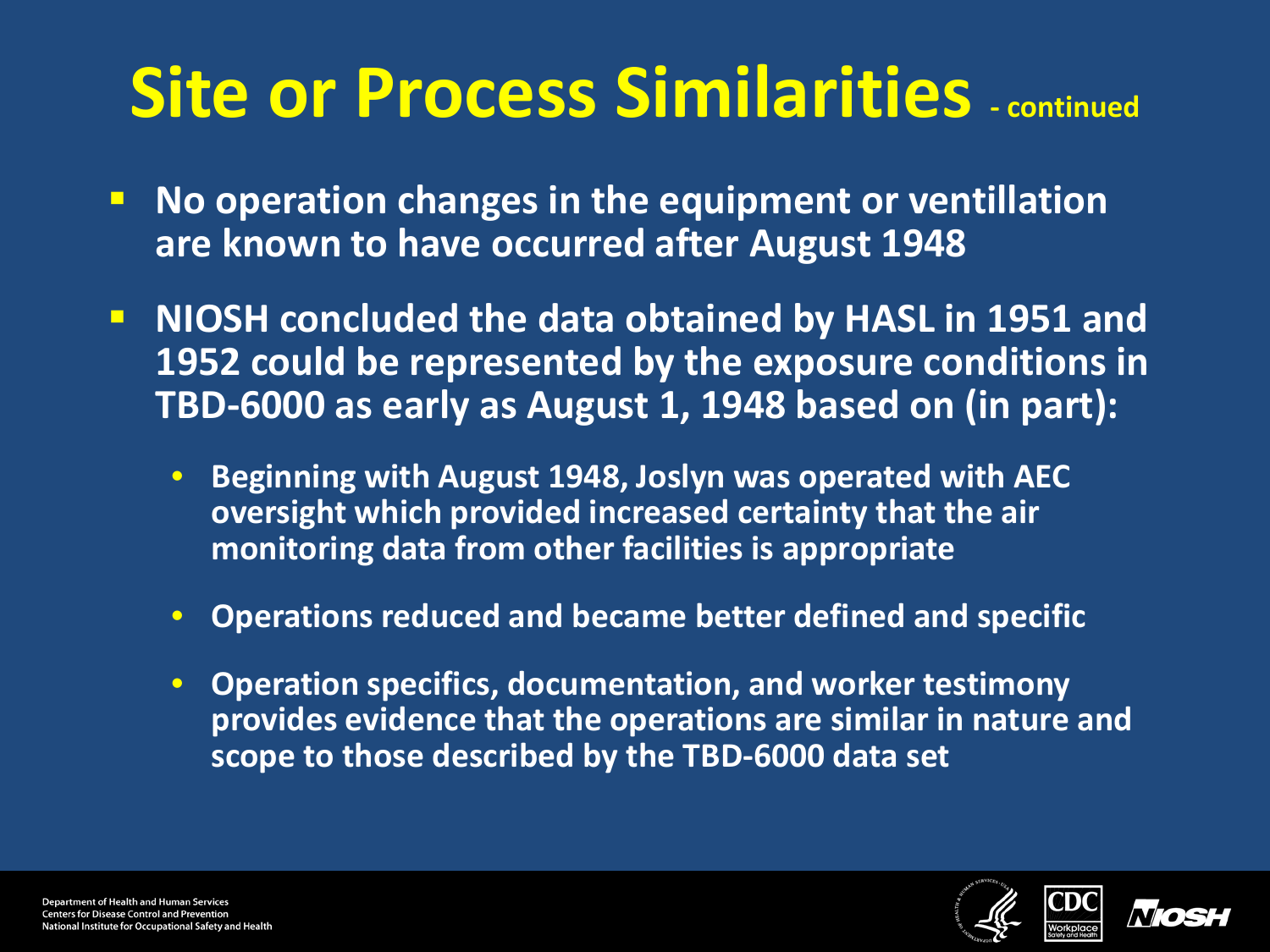#### **Site or Process Similarities - continued**

- **Beginning in August 1948, the reduction in production levels to smaller rolling operations in support of specific research projects were less likely to have required simultaneous rollings**
- **Beginning in August 1948, many of the operations the specifically called for rolling on the 18-inch mill**
	- **This removed the highest source of exposure (the 9" rolling mill) at Joslyn during many of the days of operation**
	- **Provides additional evidence that multiple mills were not used simultaneously during this time period**



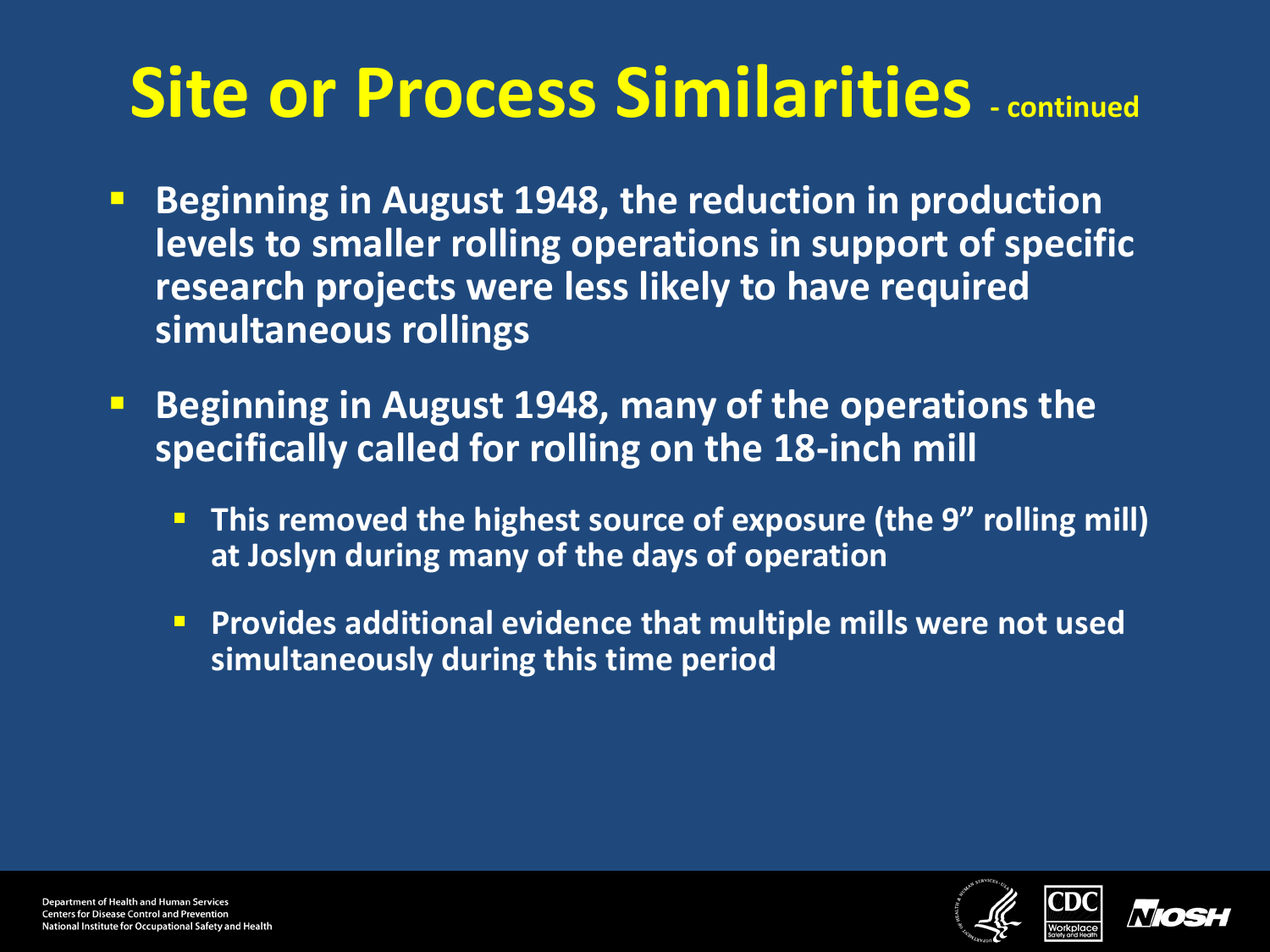#### **Temporal Considerations**

- **Temporal considerations for Joslyn were given extensive weight when determining the feasibility of dose reconstruction and the comparability of surrogate data**
- **Joslyn only used electrically heated furnaces to pre-heat the billets, unlike other later-constructed facilities that may have used lead or salt bath coatings.**
- **NIOSH confirmed that the TBD-6000 data set extended to cover the Simonds Saw and Steel initial studies with rolling furnace heated uranium and provides further evidence of the applicability of TBD-6000 back to 1948.**





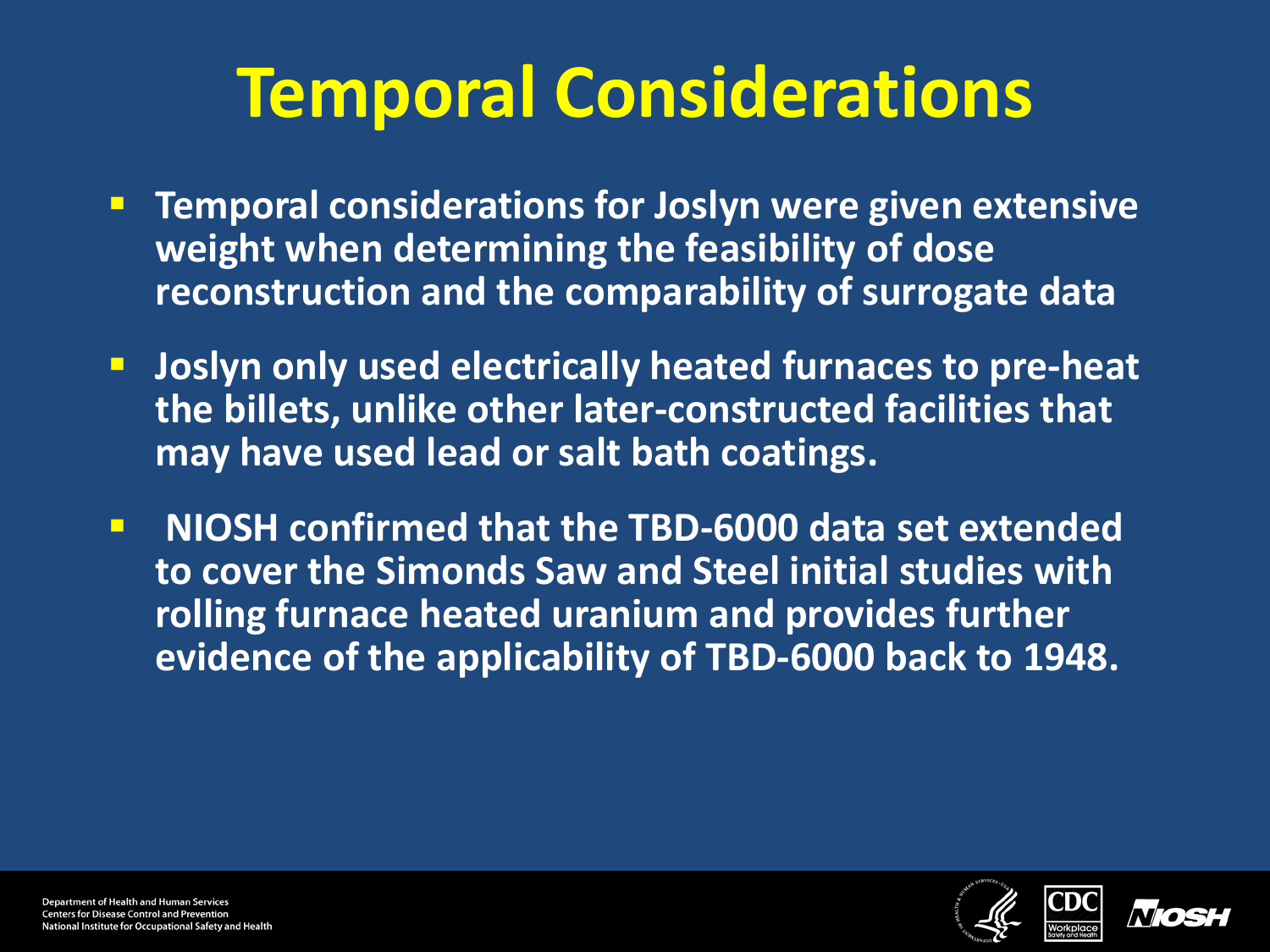# **Plausibility**

- **Full distribution of intakes from the rolling operator and machining operator categories used at Joslyn (GM, GSD=5)**
- **Site data suggests that the rolling mill operations were bounding, but limitations in site data support a claimaint favorable approach to include the higher machining operator from TBD-6000 when appropriate**
- **P** Data based on facilities from the same time period for **the same types of operations conducted at Joslyn and whose full distribution provides a claimant favorable, realistic approach for determining intakes of uranium at Joslyn from August 1, 1948 through December 31, 1952.**